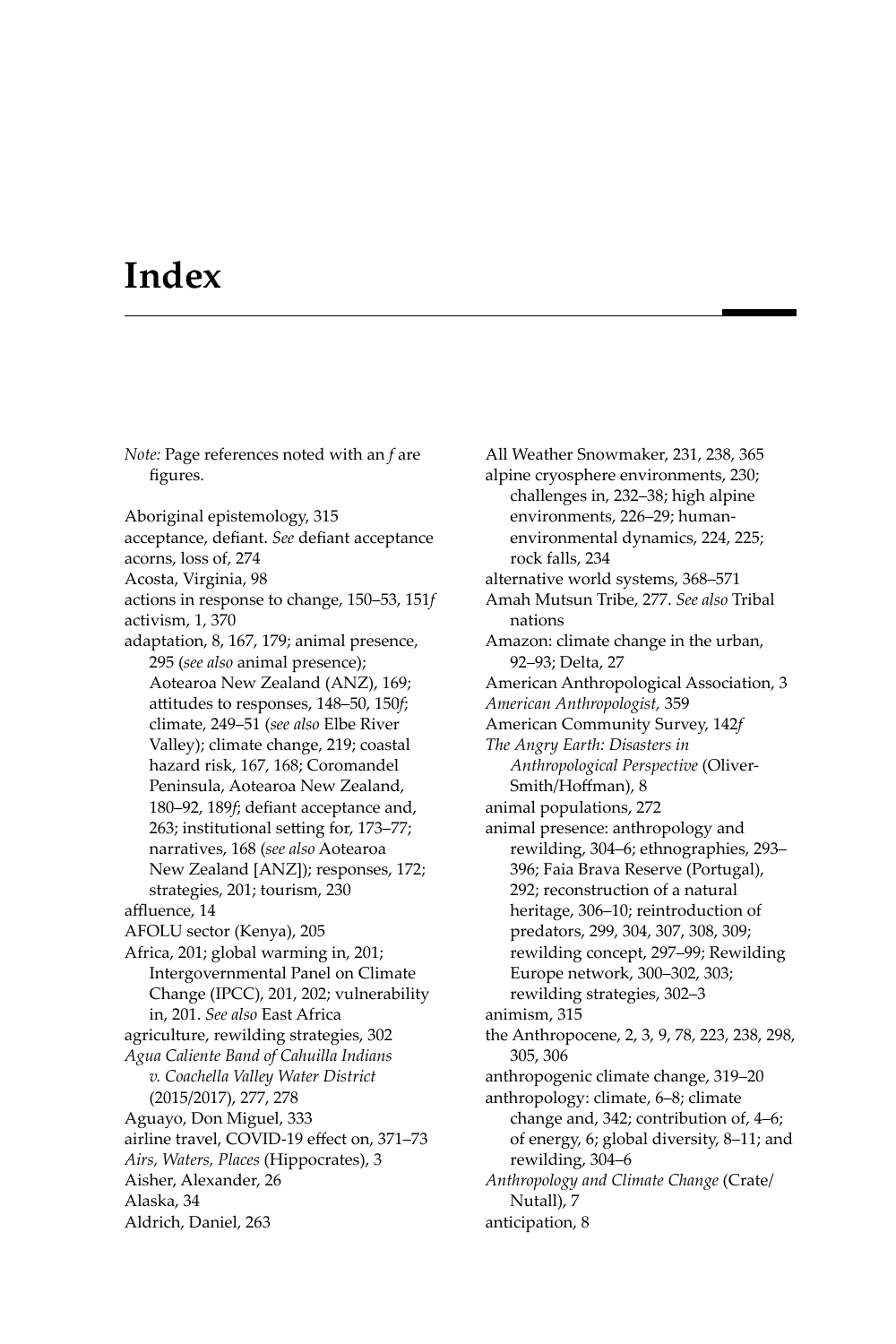antisystemic movements, 369 Aotearoa New Zealand (ANZ), 167–69; adaptation, 169, 180–92, 189*f*; beachfront property, 184*f*; climate change denial, 182–85; climate change leadership, 181–82; erosion, 185*f*; ethnographies, 169–71; geography of Coromandel Peninsula, 171–73; institutional setting for adaptation, 173–77; local and regional council collaboration, 191; management of, 178; natural hazards, 177–80; political economy in, 181 apartheid, 39 Arctic sea ice decline, 313 Arizona (United States), droughts in, 273 artificialization, 299, 306 Arunachal Pradesh (India), 51, 54–56 assemblage, 9 Asset Management Plans, 176 atmospheric pollution, 7 atomic energy, 318 attachment to place, 137–38, 144–48, 345 attitudes to adaptation responses, 148-50, 150*f* Australia: coral reefs, 71; crown-of-thorns starfish (COTS) outbreak, 71, 72; disasters, 339; Great Barrier Reef, 76 Australian Aborigines, 315, 316 Austria: alpine cryosphere environments, 232–38; glaciers in, 223–25; high alpine environments, 226–29; humanenvironment interactions, 229–32; modernity and, 228; performing identity through snow, 228–29; Pitztal glacier ski resort, 226–28; retreating glaciers, 225; snowmaking in, 236, 237 Austrian Alps, 223, 232. *See also* glaciers autonomy, 174 Bachelard, Gaston, 50, 60 Baer, Hans, 7, 8 *baixadas* (land occupation), 90 Baldy, Cutcha Risling, 275

Bangladesh, 366; access to livelihoods, 118-19; Chattogram, 115; climate change in, 113–14; Dhaka, 115; drinking water access, 122–23; electricity access, 122–23; Great Britain and, 124; growth hubs of, 126; housing, 119–22; migration and, 116– 18; Natore, 116, 119, 123; Rajshahi, 116,

117, 119, 121, 123; sanitation access, 122–23; Sirajganj, 116, 120, 122 Barnes, Jessica, 5, 8 Barre regime (Somalia), 209, 210, 211 Barriball, Philippa, 181 barriers, symbolic, 9 BASIS Collaborative Research Support Program, 202, 215, 217 Bates, Henry Walter, 90, 103 Bateson, Gregory, 6, 12 Bauman, Zygmunt, 3, 359 Beaton, Sheena, 188 Beatty, Andrew, 60 Beck, Ulrich, 3, 317, 318, 319 behaviors: control, 156*f,* 160; outcomes, 157*f*; Perceived Behavioral Control, 160; Theory of Planned Behavior, 154, 160 Belém, Brazil, 27; climate change in the urban Amazon, 92–93; disasters, nature, and culture, 97–98; environmental memory and disasters, 95–97; Una Watershed Project, 92, 93–95, 98, 100, 103; urban floods in, 92, 93, 98-103; urban transformations in, 90–92 belief systems, 81. *See also* knowledge Biloxi-Chitimacha-Choctaw Native Americans, 353–57, 368 Binnizáleños, 325, 326, 327, 328, 329, 330 biomass energy, 278 biophysical processes, 298 birds of prey, 308 Boulder, Colorado, flooding, 346-53 Boyle, Robert, 316 Brazil, 25, 27; Amazon Delta, 27; Belém, 90–92 (*see also* Belém, Brazil); Galo Channel, 100; Guajará Bay, 94; São Joaquim Channel, 100; Visconde de Inhaúma Channel, 101; water supplies, 91 Breakthrough Institute, 305, 306 Brondizio, Eduardo, 92 Brown, Lester, 204 Brundtland, Gro Harlem, 11 building materials, 121 calamities, vulnerabilities of, 341 Calderón, Felipe, 314 California tribes, 274, 277, 278, 279, 280.

- *See also* Tribal nations
- Camus, Albert, 51, 52
- Canada: Inuit in, 137; Labrador, 137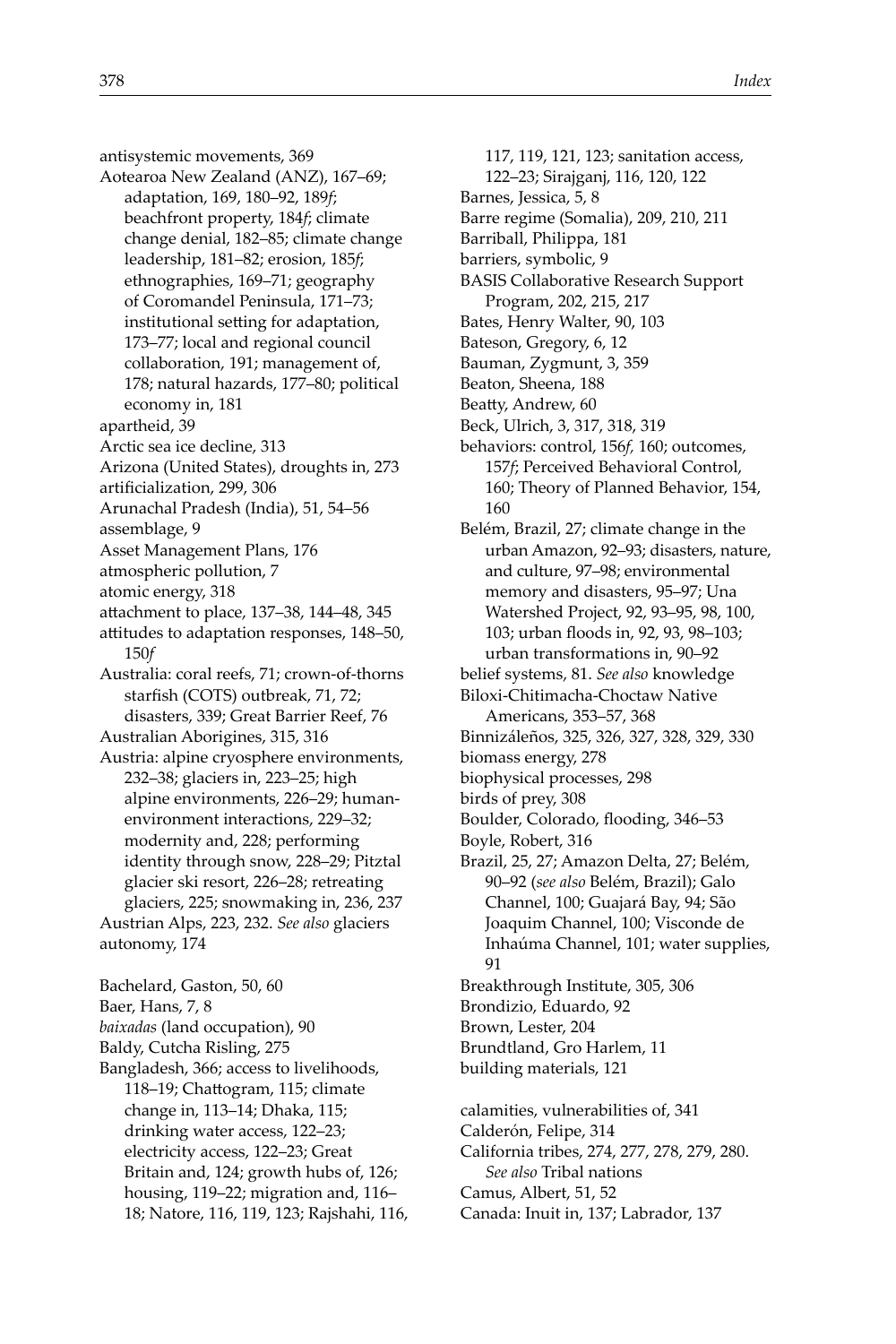canals, 100 Canterbury earthquake sequence (2010–11), 175, 179 capitalism, 5, 305, 306; climate, 364–66; disasters, 364; glaciers and, 230 capitalist nature, 231 Capitalocene, 305 carbon, 8, 280; emissions, 11; footprints,  $12$ ; off setting, 365 carbon dioxide. See CO<sub>2</sub> CARE-Somalia, 208, 211 Carson, Rachel, 15 Cartesian dualism, 6 catastrophes, 342. *See also* disasters Central European floods, 251 Centre de Recherches Insulaires et Observatoire de l'Environnement (CRIOBE), 70, 72, 75, 81 channels, 102*f* Chattogram, Bangladesh, 115 China, 7, 9, 10; airline travel, COVID-19 effect on, 371-73 Choctaw, 353–57 Christianity, 38–39 Civil Defence Emergency Management (CDEM) Act 2002, 175 civilizational collapse, causes of, 3, 4 clan warfare, 58 climate: adaptation, 249–51 (*see also* Elbe River Valley); disruption, 272; relationships and, 3; stressors, 270 climate anthropology, 6–8 climate capitalism, 364–66. *See also* capitalism climate change, 1; actions in response to change, 150–53, 151*f*; adaptation, 134–35, 179, 219 (*see also* climate change); anthropogenic, 319–20; anthropology and, 342; attachment to place, 137-38, 144-48; attitudes to adaptation responses, 148–50, 150*f*; atypical dangers in, 233–34; Bangladesh, 113–14; categories of, 2, 3; Coromandel Peninsula, Aotearoa New Zealand, 182*f*; COVID-19, 371–74 (see also COVID-19); definition of, 17; denial, 182–85; disasters, 339–42 (*see also* disasters); discussions, 158–60; displacement, 135–37; East Africa and, 201 (*see also* East Africa); Eastern Himalayas, 49–54 (*see also* Eastern Himalayas); ecological perturbations

(*see* ecological perturbations); effects of location, 138-39; effects on tribes, 271–73; Elbe River Valley (*see also* Elbe River Valley); Ethiopia, 213–19; expectations about future change, 147-48, 158; future effects of on Tribal nations, 273–75; glaciers and, 223–25 (*see also* glaciers); global, 52; global topic of, 2; importance of stories, 59–60; inaction, 177; indigenuity responses, 275–80; intentions to move, 153, 154–58, 157*f*; Kenya, 203–7; lack of climate action, 13–16; leadership (New Zealand), 181–82; localizing, 131–39; migration, 135–37; mitigation, 92, 366; narratives of, 25–28; New Zealand, 167–69 (*see also* New Zealand); in Oaxaca, Mexico, 313–14 (*see also* Oaxaca, Mexico); political solutions to, 1; and progress, 2; research, 366; rewilding and, 292 (*see also* Faia Brava Reserve [Portugal]); rise in sea levels, 133–34; scientific knowledge of, 29; Shishmaref, Alaska, 253; social theory of governance and, 314–19; study designs, 139–41; study methods, 143–44; systemic changes to, 5; understanding of, 366–68; in the urban Amazon, 92–93 Climate Change Attitude Survey (2015), 142 Climate Change Response (Zero Carbon) Amendment Bill (2019), 188 climate refugees, 207–13, 356. *See also* Tribal nations climate refugia, 50 climatology, 26  $CO<sub>2</sub>$  (carbon dioxide): emissions, 11, 13, 314; increase of, 303 Côa River Valley (Portugal), 294, 303 coastal hazard risk, 167, 168, 169, 175, 182*f,* 186; management, 175; natural hazards, 177–80 Coastal Hazards Policy, 186 Coastal Management Strategy/Coastal Hazards Policy, 173, 186 Coastal Protection and Restoration Authority, 356 coastal tribes, 273. *See also* Tribal nations collaboration, 191, 366 Collaborative Research for Moorea's Fishery, 70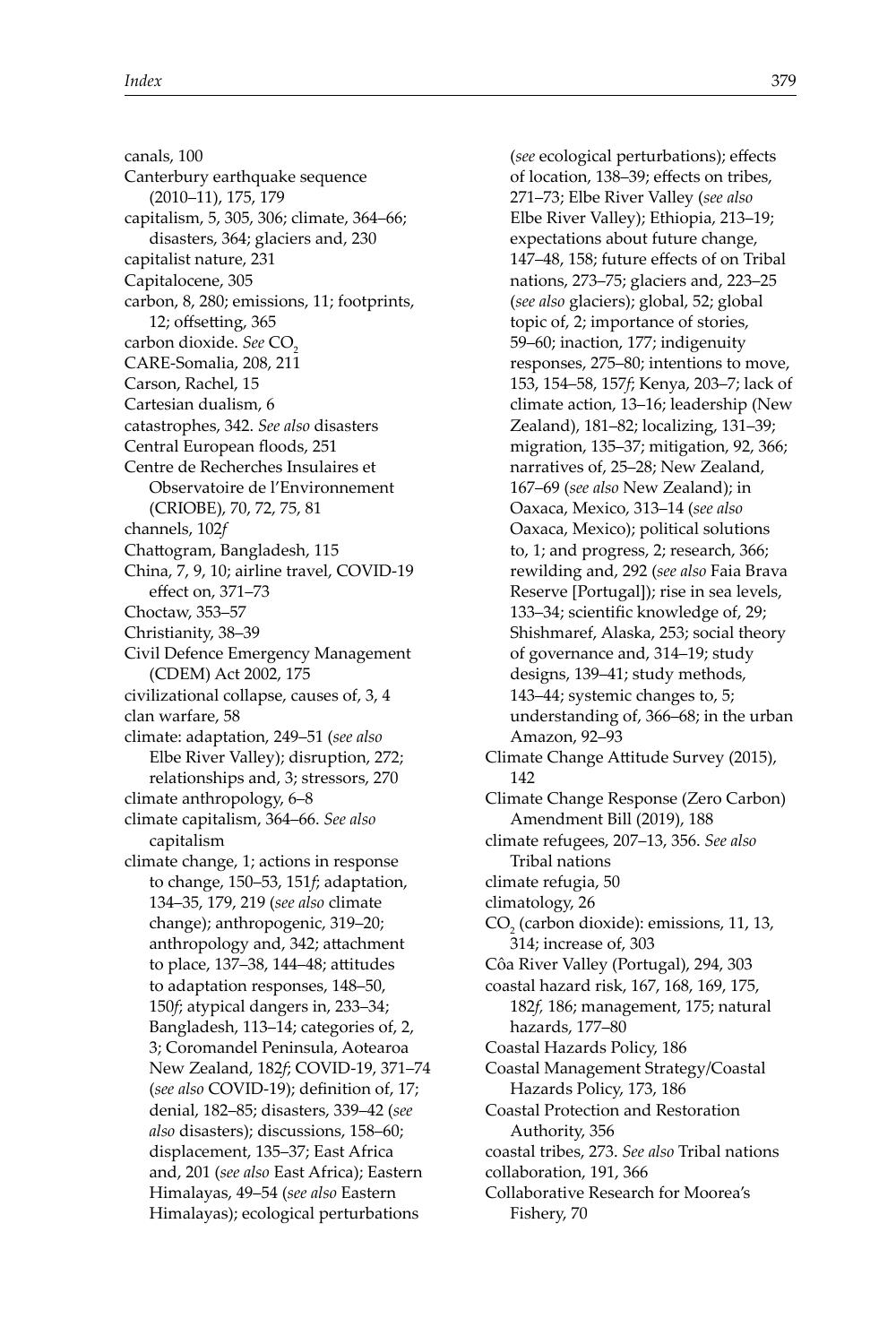colonialism, 38, 179, 202, 204, 271, 274, 281, 317, 320. *See also* Indigenous communities Colorado disasters, 346–53. *See also* Boulder, Colorado

commodities, 11

communal lands *(ejidos),* 321

communism, 334

community, sense of, 346

community-based natural resource management (CBNRM), 36

Concow Maidu people, 270. *See also* Tribal nations

conservation, 80

consultation, Mexico and, 326–28

consumption, 8, 13

control, behaviors, 156*f,* 160

conviviality, 59, 367

coral bleaching, 77, 78

- coral reefs, 26; Australia, 71; crown-ofthorns starfish (COTS) outbreak, 70-73 (*see also* ecological perturbations); diversity in, 74; fish populations on, 74–76
- Coromandel Peninsula, Aotearoa New Zealand, 167–69; adaptation, 173, 180–92, 189*f* (*see also* adaptation); beachfront property, 172*f,* 184*f*; climate change, 182*f*; climate change denial, 182–85; climate change leadership, 181–82; decision-making processes, 183; erosion, 185*f*; ethnographies, 169– 71; geography of, 171–73; institutional setting for adaptation, 173–77; local and regional council collaboration, 191; management of, 178. *See also* Aotearoa New Zealand (ANZ)
- corporate power, 1
- COVID-19, 342, 370, 371–74
- Crate, Susan, 7, 8
- credit market, carbon, 280

crown-of-thorns starfish (COTS) outbreak, 65–68; culling, 72; effect on fish abundance, 74-76; eradication efforts, 73; glut, bloom, 76–79; knowledge spaces, 82–83; local ecological knowledge (LEK), 73–74; management, 80, 81; perceptions of, 76–79; start of, 70–73; tensions between fishers and scientists, 80 Crutzen, Paul, 3, 305

cryospheres, 224, 225. *See also* glaciers

Cuba, 208 Cultural Fire Management Council (CFMC), 276 culture, 17, 97 *Cultures of Energy* (Strauss/Rupp/Love), 7 Cyclone Cook (2017), 184 Cyclone Oli, 76 Daiichi Fukushima nuclear facility (Japan), 345 damages: economy of repairs, 258–61; flooding, 251, 256 (see also flooding; insurance); reconstruction, 259 Damara people (ǂnūkhoen), 34, 40. *See also* Namibia Darfur, Sudan, 202 decision-making processes, 93, 183 defiant acceptance, 249-51, 367 deforestation in Kenya, 203 democracy, 178 demographics, 142*f,* 145*f*. *See also* populations denial, climate change, 182–85. *See also* climate change Denver, Colorado, 352. *See also* Boulder, Colorado depreciated habitats, 340 Derg, the, 213, 214, 215 Descola, Philippe, 97 Deutsche Gesellschaftfür Internationale Zusammenarbeit (GIZ) GmbH, 115 development, 90; green development and Mexico, 322–26; megadevelopment projects, 320, 322; Mexico and, 314; Oaxaca, Mexico, 328–32. *See also* urban transformations Development Bank of Saxony (Sächsische Aufbaubank, SAB), 256 Dhaka, Bangladesh, 115 Diamond, Jared, 4 dikes, protests against, 254 Diné, 272. *See also* Tribal nations disasters, 50, 339–42; Biloxi-Chitimacha-Choctaw Native Americans, 353–57, 368; Boulder, Colorado, 346–53; capitalism, 364; definitions, 342-46; environmental memory and, 95–97; examples of, 346–57; human dwellings and, 344; nature, and culture, 97–98; slow-onset, 344; socionatural, 91; triggers for, 343; vulnerabilities and, 340, 343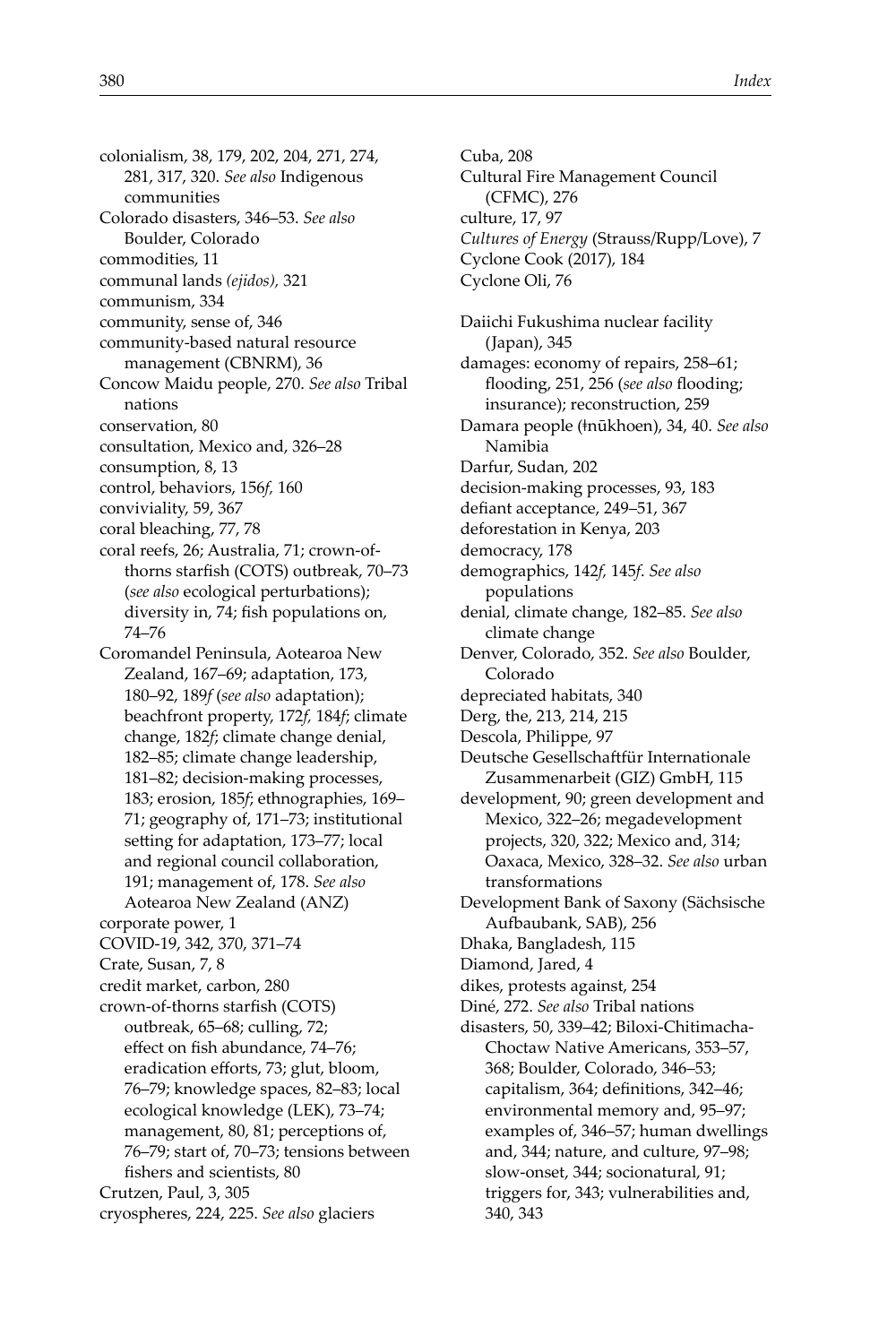displacement, 1, 8, 135–37 disruption, climate, 272 ditches, 102 diversity, 8–11, 18 dogs (in Portugal), 295 Douglas, Mary, 102 Dove, Michael, 8 drainage, 93, 95, 98, 102f. See also flooding Dresden, Germany, 251. *See also* Elbe River Valley drinking water, access to, 122–23 DRM *(*Direction des Ressources Marines), 72, 73 droughts, 339; in Arizona (United States), 273; in Ethiopia, 213–19. *See also* disasters Dulu-Kungu Dojung, 56, 58 Dust Bowl (United States), 206 earthquakes, 27, 175, 179. *See also* disasters East Africa, 201; Ethiopia, 204, 205, 213–19; Kenya, 203–7, 219; Somalia, 207–13, 219; Sudan, 204, 205 Eastern Himalayas: climate change in, 49–54, 51–54; genealogy of a storm, 56–59; significance of climate change in, 52; storms in, 54–56; weather in, 53 Ebola, 342 ecological modernization, 364 ecological perturbations, 65–68; COTS effect on fish abundance, 74-76; crownof-thorns starfish (COTS) outbreak, 70-73 (see also crown-of-thorns starfish (COTS) outbreak); differences in local ecological knowledge (LEK), 79–81; glut, bloom (COTS), 76–79; knowledge spaces, 82–83; local ecological knowledge (LEK), 73–74; Moorea (French Polynesia), 68–70; tensions between fishers and scientists, 80 ecology, 6 economic costs, flooding, 251 economic development, 296 economic liberalism, 316 economic systems, 2 eco-socialism, 363; climate capitalism, 364–66; COVID-19 and, 371–74; understanding of climate change, 366–68; world systems, 368–571 ecosystems, health of, 299. *See also* animal presence education, 340

effects of location, 138-39 *ejidos* (communal lands), 321 Elbe River Valley, 249-51, 367; defiant acceptance, 261–64; economy of repairs, 258-61; floods and climate change in, 251–54; protests against dikes and walls in, 254; uncertainty and flooding, 254-58 electricity access, 122–23 Eliot, Charles, 203 El Niño, 7, 339 emissions, 18; airplanes, 371–73; carbon, 11; CO<sub>2</sub>, 11, 13, 314 employment in Pitztal glacier ski resort, 226–28 energy, 278; anthropology of, 6; atomic, 318; exploitation of, 4; renewable, 322; sources, 364; wind, 320–22; wind power, 364 energy sacrifice zones, 270, 271 English language, 332 environmental degradation, 1 environmental memory and disasters, 95–97 environmental pluralism, 19, 26, 29–31, 367; definitions of, 33-34; linking ways of knowing, 32–33; northwestern Namibia, 34–36; patterns of, 41–42 environments, connections to, 344 epidemics, 342 Eriksen, Thomas, 340, 341, 363 erosion, 121, 185*f* estuaries, 172 Ethiopia, 202, 204, 205, 213–19. *See also* Africa ethnographies, 15, 293–396 Europe: Austria, 223 (*see also* Austria); flooding in, 252; rural exodus in, 304 European Commission (EC), 12 European Environment Agency, 252 European Union (EU), 207, 230 European Union's Emissions Trading Scheme (EUETS), 365 evacuations, 140. *See also* storms evolution, 14 excessive success, 14 exploitative treatment, 67 exports, oil, 12 exposure, 167 extreme weather, 1 Fagan, Brian, 3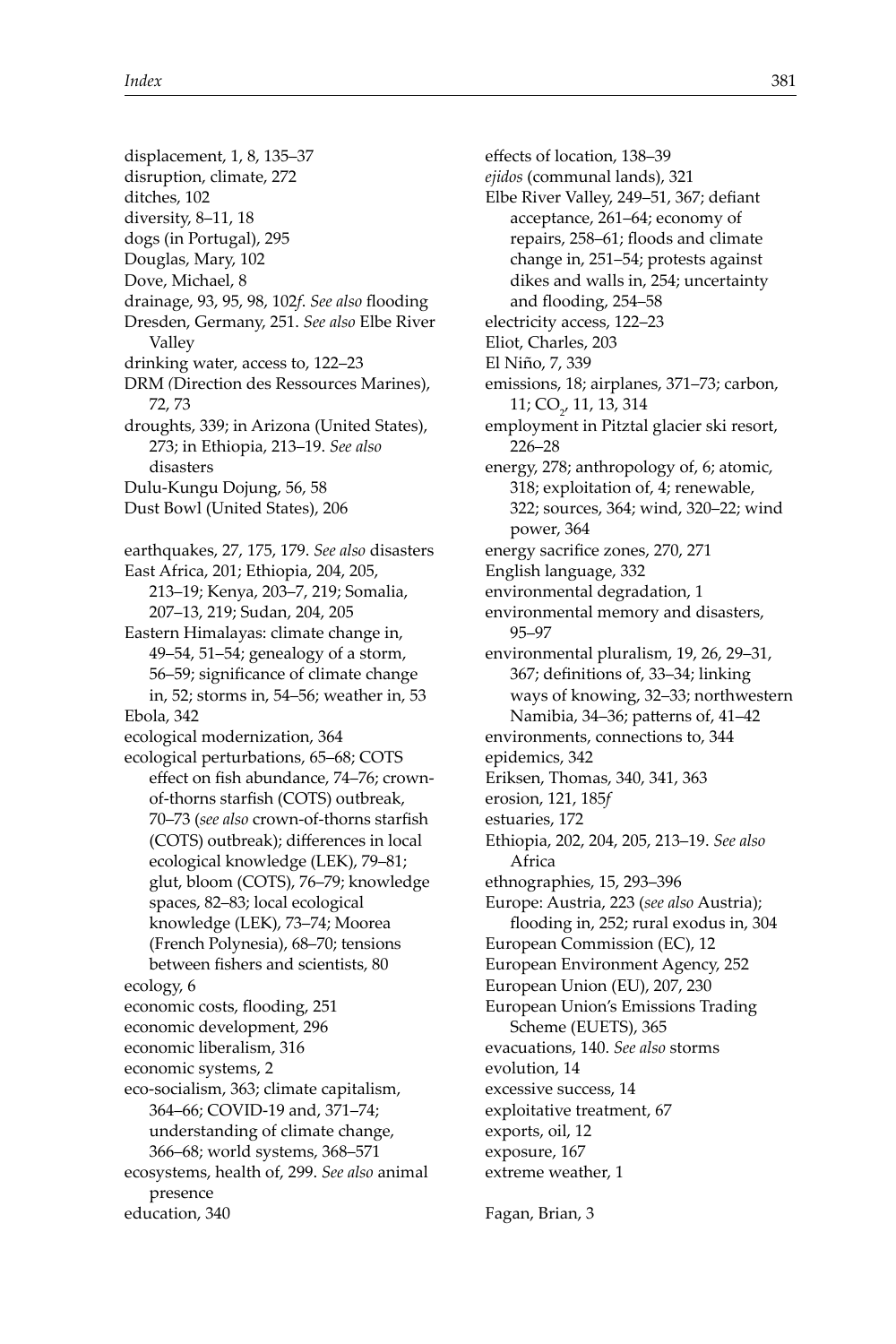- Faia Brava Reserve (Portugal), 292; anthropology and rewilding, 304–6; ethnographies, 293–396; navigation of, 296–97; reconstruction of a natural heritage, 306–10; rewilding concept, 297–99; Rewilding Europe network, 300–302, 303; rewilding strategies, 302–3
- famine, 213–19, 339. *See also* disasters; Ethiopia
- Figueira de Castelo Rodrigo (Portugal), 293
- fire, 99; outbreaks, 293; Serra da Estrela Natural Park (Portugal), 294; use of to resist climate change, 276
- Firestorm Inc., 276
- Fischer, Ernst, 253
- fishing, 67; COTS effect on fish abundance, 74-76; food fisheries, 78; Moorea (French Polynesia), 69, 70; strings of fish, 75*f*; tensions between fishers and scientists, 80
- flooding, 67, 121; Belém, Brazil, 90-92, 98–103 (*see also* Belém, Brazil); Boulder, Colorado, 347–53; Central European floods, 251; control systems, 94; defiant acceptance, 261-64; economy of repairs, 258–61; Elbe River Valley, 249–51 (*see also* Elbe River Valley); Europe, 252; flood-proofing, 151; hurricanes, 138; insurance, 256, 258–61; inundation zones, 254, 257, 264; living close to rivers, 254; management, 258, 261; management of, 27; New Zealand, 175; preparation for, 252, 253; reconstruction, 259; Una Watershed Project, 98 (*see also* Una Watershed Project); uncertainty and, 254–58; US Army Corps of Engineers, 355; vulnerable populations and, 95, 96. *See also* disasters
- flood-prone areas, living in, 254-58. See also flooding
- Florida (United States), 135, 137
- food: caravans, 203; fishing (see fishing); in Namibia, 41; security, 273, 281; sovereignty risks, 273; traditional foods of Tribal nations, 271, 274, 281
- food-for-work scheme, 209
- footprints, carbon, 12
- forests: conservation, 207; management, 292, 293
- Fortress World, 370
- fossil fuel, revolution of, 4
- Foucault, Michel, 51, 314, 319, 335
- Four Corners region (southwest US), 271
- France, 70, 71. *See also* French Polynesia
- Fransfontein, Namibia, 26, 35, 36, 40, 41
- French Polynesia, 26. *See also* Moorea future change, expectations about, 147–48, 158
- Galaal, Muusa H. I., 212
- Galo Channel (Brazil), 100
- Gedge, Ernest, 203
- gender, 8
- genealogies, 50, 51, 56–59
- General Law of Climate Change (Mexico), 314
- Georgia (United States), 132; coastal map of, 133*f*; coastal residents, 132; Hurricane Matthew (2016), 132, 134, 139*f,* 143, 145; intentions to move, 153, 154–58, 157*f*; migration, 140; populations, 141*f*; reasons for migration, 146–47, 147*f*; reasons people live on the coast, 144, 144*f*
- geotextiles, 234
- geothermal, 278
- German Democratic Republic (GDR), 259
- Germany: colonial rule in Namibia, 34–35; Elbe River Valley, 249–51 (*see also* Elbe River Valley)
- giant spider conch, 74
- giant triton, 74
- Gila River Indian Community Water Rights Settlement Act (2004), 273
- Gill, Peter, 216
- Gizaw, Shumete, 216
- glaciers, 29, 54; alpine cryosphere environments, 232–38; Austria, 223–25 (*see also* Austria); capitalism and, 230; high alpine environments, 226–29; human-environment interactions, 229– 32; modernity and, 228; performing identity through snow, 228–29; Pitztal glacier ski resort, 224*f,* 225, 226–28; reliability of, 234–38; removing textiles, 236*f*; retreating, 225; rock falls, 234; ski resorts, 223–25; snowmaking,
- 236, 237; vanishing, 232
- global capitalism, 5
- global climate change, 52, 223
	- Global Climate Coalition, 364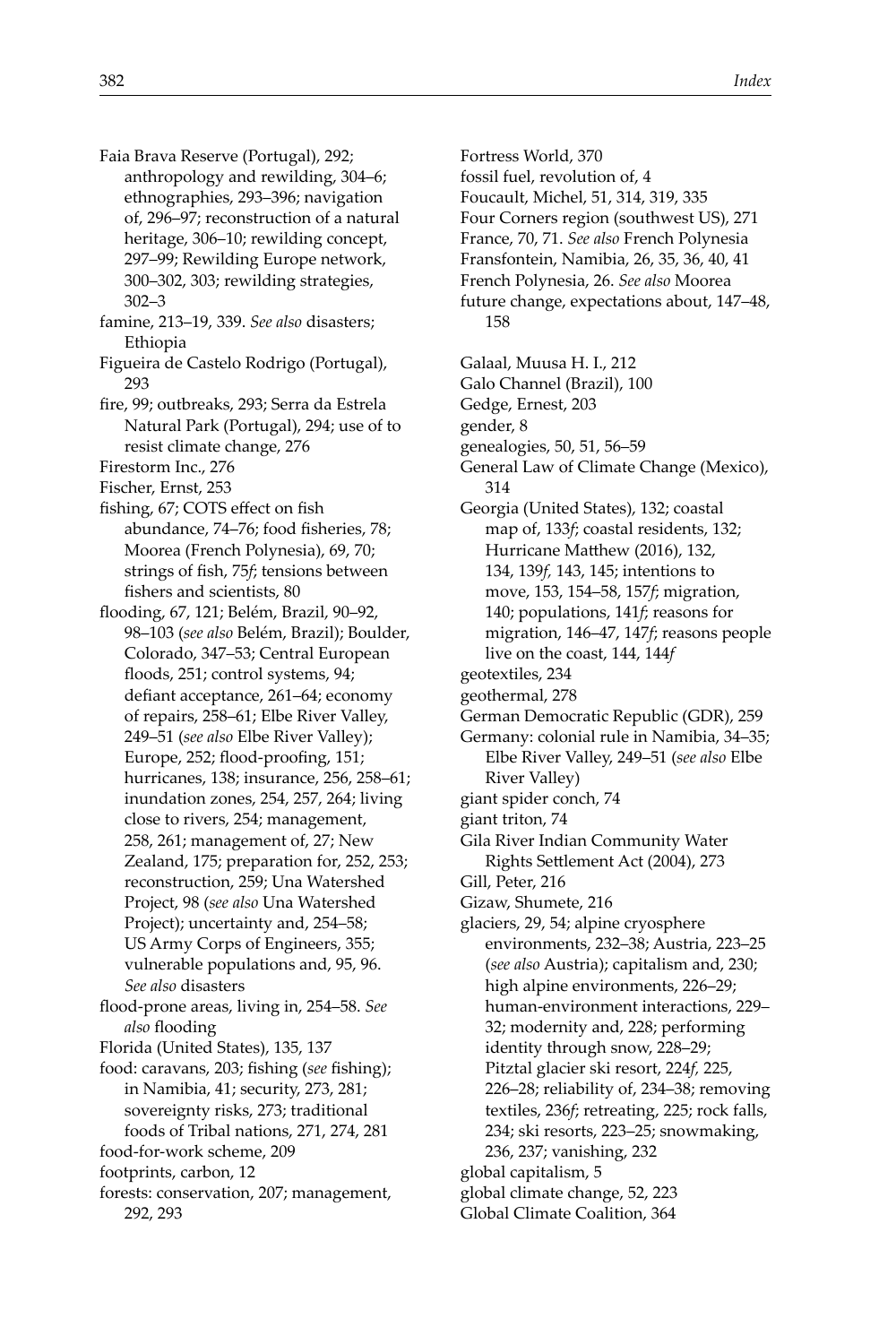global diversity, 8–11 globalization, 69, 181; of markets, 340; modernity and, 228 global population, 15 Global South, 11, 12, 93, 365 global warming, 79, 137; in Africa, 201; increase of carbon dioxide, 313; in India, 51 *Global Warming and the Political Ecology of Health* (Baer/Singer), 7 God, role of, 41, 42. *See also* religion Goudie, Sandra, 184, 187, 188 governance, social theory of, 314–19 Great Barrier Reef (Australia), 76 Great Barrier Reef Marine Park Authority, 71 Great Britain: Bangladesh and, 124; floods (2015–16), 339; Kenya and, 203, 204, 206; New Zealand and, 173, 174 Great East Japan Earthquake (2011), 339 Green Capitalism, 305 green development and Mexico, 322–26 green economy, Oaxaca, Mexico and, 332–34 green growth, 15 green neoliberalism, 364 Green Party, 175 green revolution, 318 green technology, 15 Guajará Bay (Brazil), 90, 94. *See also* Belém, Brazil Gump Research Station, 70 habitats, depreciated, 340 Haitian Earthquake (2010), 339 Haraway, Donna, 50, 81 Hardin, Garrett, 205, 211 Harper, Mary, 209 Harris, Marvin, 16 Hastrup, Kirsten, 8 Hau'ofa, Epeli, 66 Hauraki Coromandel Climate Action (HCCA), 188 Hazard Mitigation Plans, 176 hazards, defi nitions of, 343, 344. *See also* disasters health of ecosystems, 299. *See also* animal presence hegemonies, 330 heritage communities, 357. *See also* Tribal nations high alpine environments, 226–29

Himalayas, 25, 26; climate change in, 49–54 (*see also* Eastern Himalayas) Hippocrates, 3 Hiran Refugee-Reforestation Project, 208 *The History of Mexico* (Diego Rivera), 334, 335*f* Hoffman, Susanna, 99, 363 holistic leadership by Tribal nations, 269–70. *see also* Tribal nations holistic research, 16 holistic worldviews, 31 Hopi, 272. *See also* Tribal nations Hornborg, Alf, 8 housing, 119–22 Hughes, David McDermott, 359 *Human Choice and Climate Change: An International Assessment* (Malone/ Rayner), 7 human dwellings and disasters, 344 human-environmental dynamics, 224 human-environment interactions, 34, 229–32 human industrialization, 313 humanitarianism, 212 human rights abuses, 215 humidity, 52 hunting, 309 Hurricane Gustav (2008), 355 Hurricane Katrina (2005), 135, 136, 137, 339, 355 Hurricane Matthew (2016), 132, 134, 139f, 143, 145, 339 Hurricane Mitch (1998), 339 hurricanes, 78, 131. *See also* disasters Hurricane Sandy (2012), 135, 138, 339, 345 hybridization, 98 hydroelectric construction projects, 321 hydroelectric storage infrastructure, 270 hydrographic basins, 100 IAUES World Congress, 99 Iberian colonizers, 317 Iberian lynxes, 308 Iberian Peninsula, 292 Ice Age, 7 *igarapé* (natural entity), 102 Imperial British East Africa Company (IBEAC), 203 imports, 11 *In Business as in Life—You Don't Get What You Deserve You Get What You Negotiate* (Karrass), 322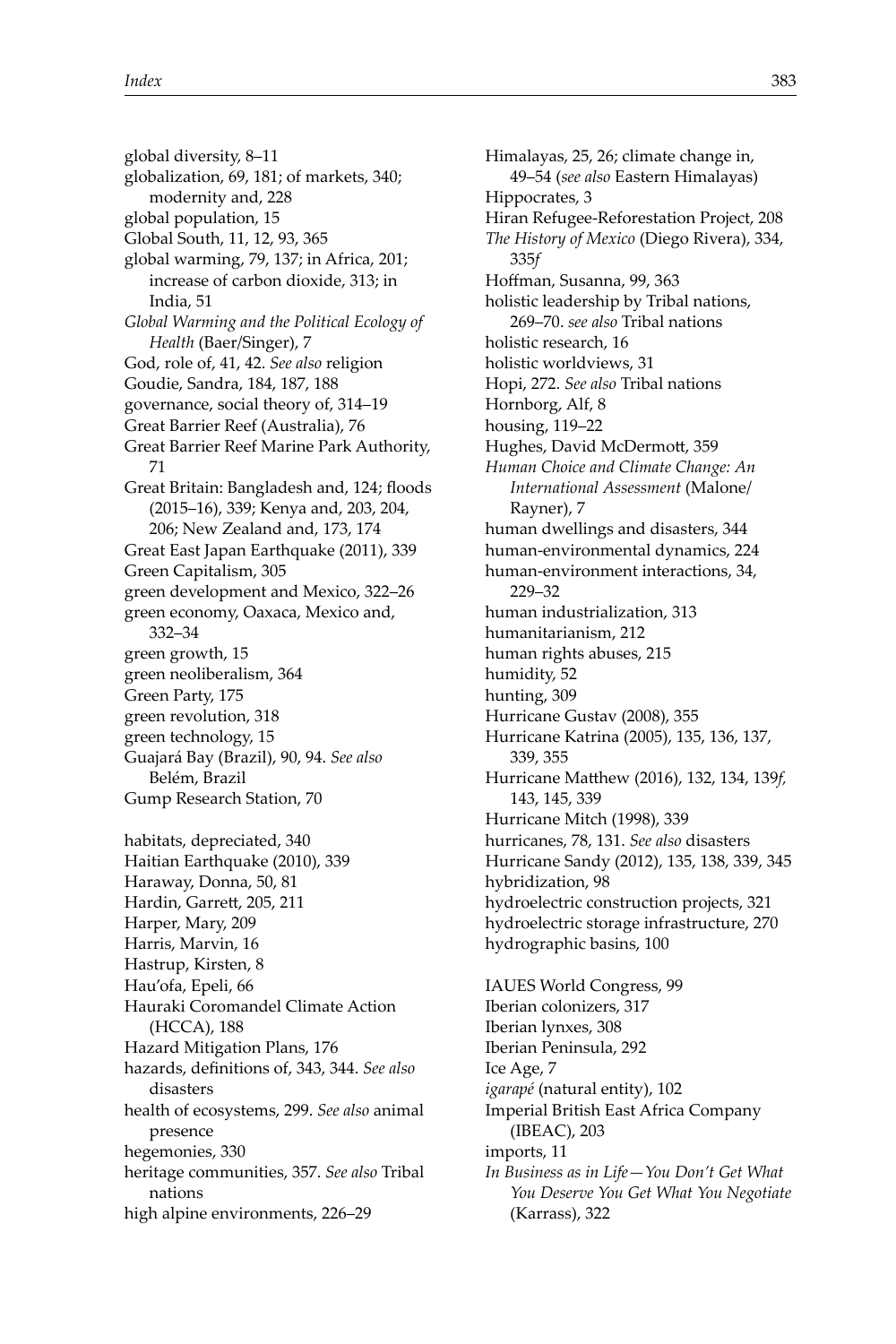- Independent Commission on International Humanitarian Issues (1985: 82), 209
- India: Arunachal Pradesh, 51, 54–56; climate change in, 51–54; global warning in, 51; Kurung Kumey, 51 Indian Ocean, 52
- Indigenous and Traditional Knowledges (IK/TKs), 269, 275
- Indigenous communities, 269; indigenuity responses, 275–80; population of, 270, 271; racialization of, 322. *See also* Tribal nations
- indigenous issues, 1; New Zealand, 173, 174 (*see also* Māori); Tribal nations (*see* Tribal nations)
- indigenous knowledge, 31, 32, 65
- individualism, 6
- Industrial Revolution, 15, 341, 370
- inequality, 1, 2
- inequity: mitigation, 332; Oaxaca, Mexico, 328–32
- Institute for Nature and Biodiversity Conservation/Institute for Nature Conservation and Forests (ICNB/ ICNF), 292
- insurance, flooding, 256
- integrated approach, 32
- Intentional Labor Organization, 323
- Interamerican Development Bank (IDB), 94, 95
- Intergovernmental Panel on Climate Change (IPCC), 11, 59, 113, 201, 202, 313, 366
- International Displacement Monitoring Centre (IDMC), 113
- International Labor Organization's Indigenous and Tribal Peoples Convention (Mexico [1989]), 322
- International Monetary Fund (IMF), 321
- Inuit in Canada, 137
- Iñupiat, 34
- IPCC AR5 Working Group II assessment (2013–14), 183 IRD (Institut de Recherche pour le Développement), 71
- Ireland floods (2015–16), 339
- Isle de Jean Charles band of Biloxi-Chitimacha-Choctaw Native
- Americans, 353–57, 368
- Isthmus of Tehuantepec (Mexico), 320, 323 Iwi Management Plans, 176, 178

Jansson, Kurt, 214 Japan: Daiichi Fukushima nuclear facility, 345; postdisaster communities in, 263 Jemze Pueblo (New Mexico, US), 279 jobs, 118. *See also* livelihoods Johannes, R. E., 65

- Kaika, Maria, 101 Karrass, Chester, 322 Karuk, 276. *See also* Tribal nations *kaumātua* (elderly Māori of standing), 170 Kenya, 202, 203–7, 219. *See also* Africa Kenya Land Commission, 206 key informant interviews (KIIs), 116 Khoekhoegowab language, 34, 35 Kiage, Lawrence, 205 Kikuyu highlands (Kenya), 203, 204, 205 Klein, Naomi, 1 knowledge: coexistence of, 36; indigenous, 31, 32, 65; Indigenous and Traditional Knowledges, 269; lack of information, 32; linking ways of knowing, 32–33; local ecological knowledge (LEK), 65, 66, 67, 68; Māori, 193; *Mātauranga Māori* (ancestral Māori knowledge), 169; models, 66; modern, 330; scientific, 30, 34; traditional, 275; traditional ecological knowledge (TEK) (*see* traditional ecological knowledge [TEK]); ways of knowing, 30
- Kunene region (Namibia), 34. *See also* Namibia Kurung Kumey (India), 51
- Kyoto Protocol (1997), 10, 11
- labor force, reasons for migration, 118 labor movements, 370 Labrador, Canada, 137 land degradation, 214 Land Information Memoranda, 175 land occupation *(baixadas),* 90 landowners (Mexico), 325, 326, 327, 332 languages: Damara people (ǂnūkhoen), 40; Khoekhoegowab, 34, 35; Ovaherero people (Namibia), 40 La Niña, 339 Latif, Abdul, 117
- Latour, Bruno, 9, 97
- Lauer, Matthew, 26
- laws: flooding insurance, 261; General Law of Climate Change (Mexico), 314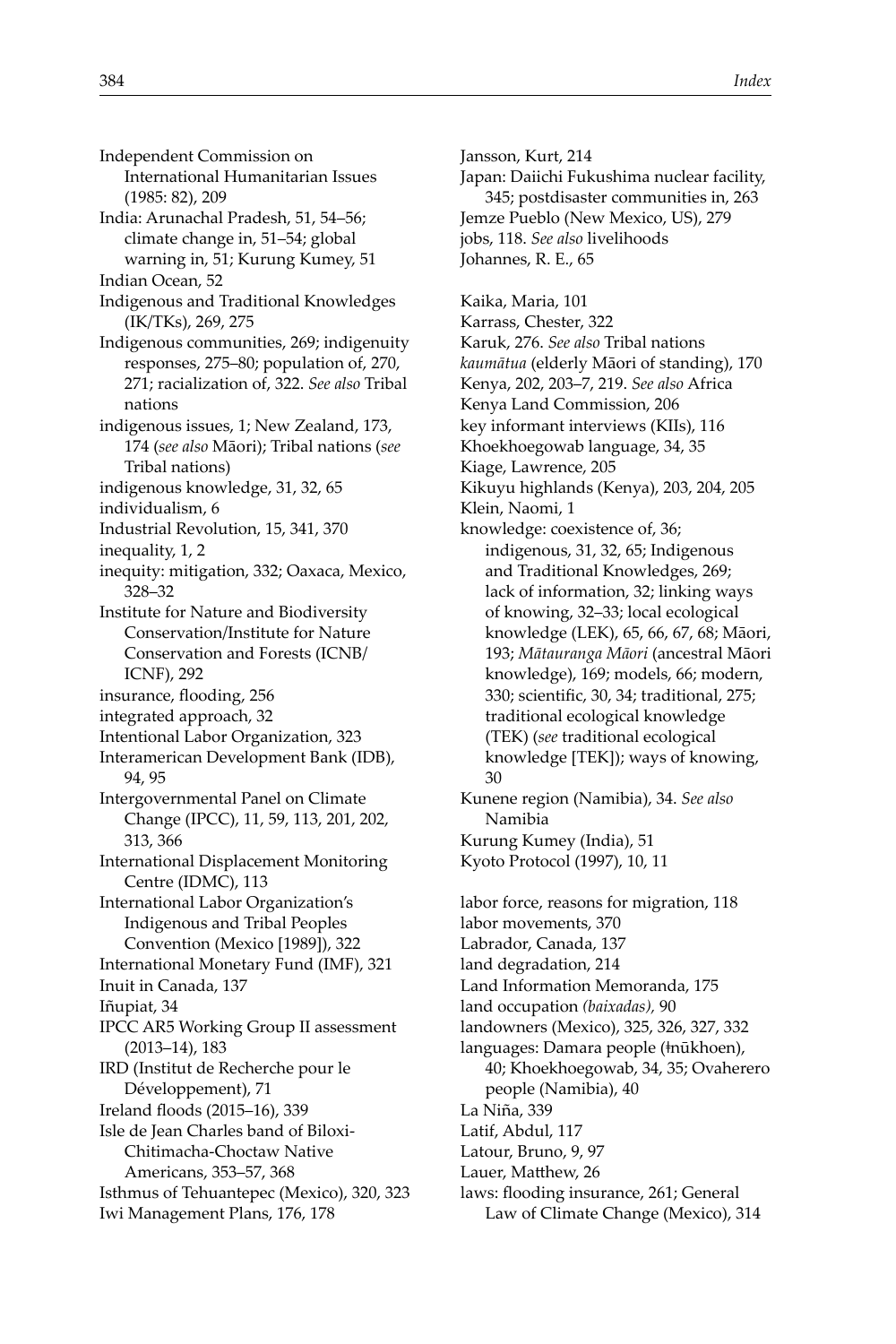- Leach, Glenn, 182
- Lévi-Strauss, Claude, 5
- Likert scale, 143
- lime juice fight, 71. See also crown-ofthorns starfish (COTS) outbreak livelihoods, 124; access to, 118–19; loss
- of due to flooding, 251; in Pitztal ski resort, 226–28
- *Living in Denial* (Norgaard), 7
- local, primacy of, 16–17
- local ecological knowledge (LEK), 65, 66, 67, 68; claims of, 82; crown-of-thorns starfish (COTS) outbreak, 73-74; differences in, 79–81; discrepancies between fishers and scientists, 79; Polynesian fishers, 77 (see also crownof-thorns starfish (COTS) outbreak)
- Local Government Act (LGA), 175
- Local Government Funding and Financing Productivity Commission draft report (2019), 188
- localizing climate change, 131–39; actions in response to change, 150–53, 151*f*; attachment to place, 144–48; attitudes to adaptation responses, 148–50, 150*f*; discussions, 158–60; expectations about future change, 147–48, 158; intentions to move, 153, 154–58, 157*f*; study designs, 139–41; study methods, 143–44
- local weather patterns, 30
- location, effects of, 138-39
- logging, 355
- long-term cycles, 25
- Long Term Plan (LTP [2018–28]), 186
- Lutheran Protestants, 38. *See also* religion
- MacNeice, Louis, 59
- maintenance, ski resorts, 233
- maladaptation risks, 202
- Maldives, 136
- Malone, Elizabeth, 7
- management: coastal hazard risk, 175; crown-of-thorns starfish (COTS) outbreak, 80, 81; flooding, 27, 258, 261; forests, 292, 293; resource, 10, 204; watersheds, 317
- manufacturing, 341, 342
- Māori, 169, 170; *kaumātua* (elderly Māori of standing), 170; knowledge, 193; local action from, 180; *Mātauranga Māori* (ancestral Māori knowledge),

169; relationships with, 178, 190; rights, 193; settlement in New Zealand, 173, 174; Waitangi Tribunal (1975), 174. *See also* Aotearoa New Zealand (ANZ); New Zealand Ma'ow, Hussein, 210, 212 Maren, Michael, 209 marginalization, 340 Marino, Elizabeth, 253 markets: carbon, 8; globalization of, 340; systems, 370; treating nature as, 359 Marx, Karl, 334 Marxism, 204, 334 *Mātauranga Māori* (ancestral Māori knowledge), 169 Mayan empire, 4 Mayer, Helena, 187, 187*f* McNeill, John, 3 Mead, Margaret, 6 Mean Higher High Water (MHHW), 143, 159 megacities, 115. *See also* Bangladesh megadevelopment projects, 320, 322 Mendes, Paulo, 363 Mengistu Haile Mariam, 213 Mesoamerican people, 315, 316, 317 Mexican Constitution, 321 Mexico: anthropogenic climate change and, 319–20; climate change and, 313, 314; consultation and, 326–28; General Law of Climate Change, 314; green development and, 322–26; Isthmus of Tehuantepec, 320, 323; landowners, 325, 326, 327; National Palace, 334, 335; North American Free Trade Agreement (NAFTA), 321, 322; Oaxaca (*see* Oaxaca, Mexico) Micronesia, 66 Middle Ages, 314 middle-class, 2 migration, 1, 8; access to livelihoods, 118–19; climate change, 135–37; cycles of, 116; drinking water access, 122–23; electricity access, 122–23; Georgia (United States), 140; housing, 119–22; Hurricane Katrina (2005), 137; intentions to move, 153, 154–58, 157*f*; poverty as reason for, 125; reasons for, 146–47, 147*f*; responses, 138; rural-tourban, 116; sanitation access, 122–23; social motivations for, 117; surveys, 142; urban, 340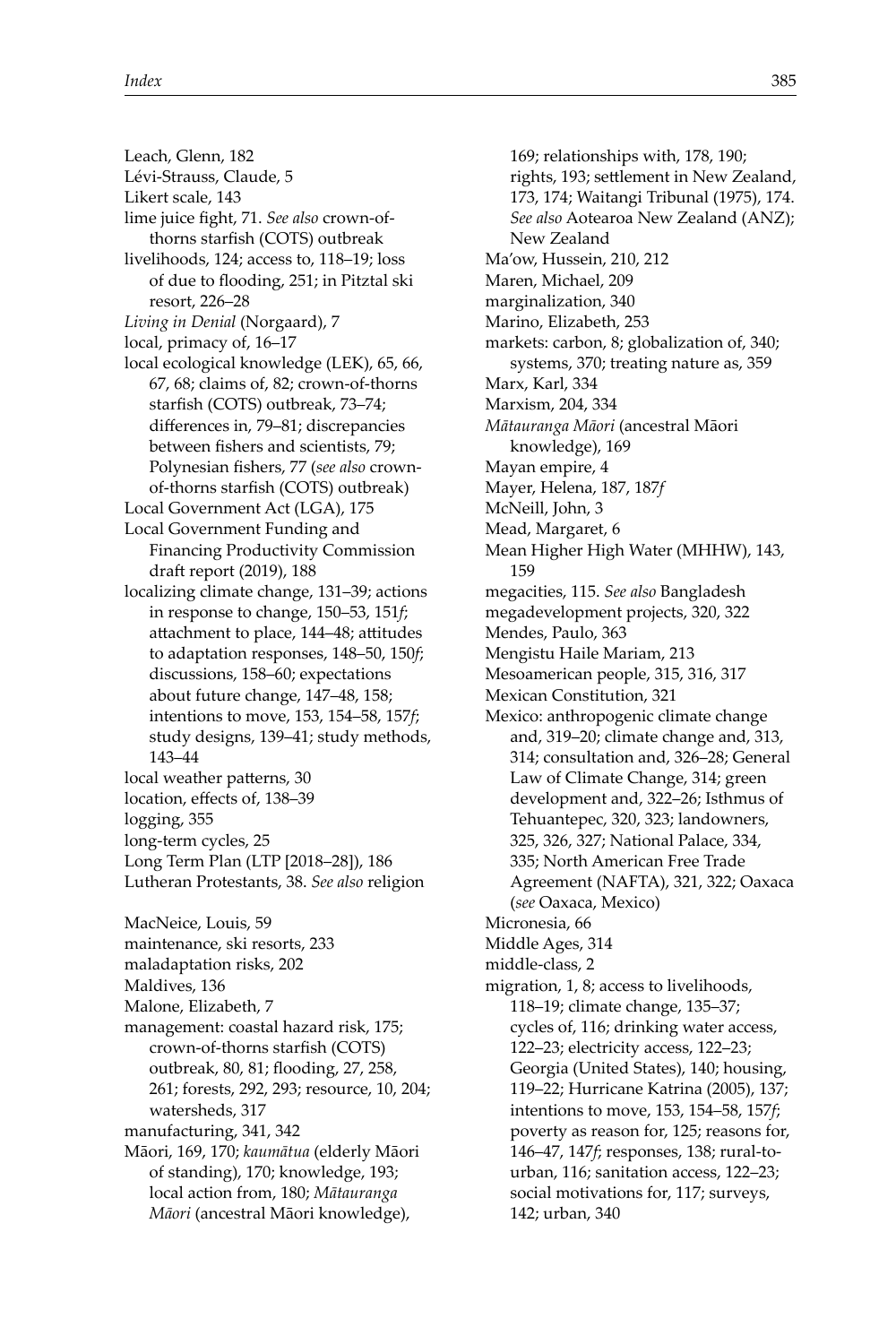Millennium Development Goal (MDG): Bangladesh Progress Report 2008, 116 mitigation, 8; in Bangladesh, 113–14; climate change, 92, 366; inequity, 332; Mexico and, 314; rural flow, 116 Moapa River Indian Reservation (Nevada, US), 279 models, knowledge, 66. *See also* knowledge modernist epistemology, 316, 317, 318 modernity, 90, 94, 101, 318; tourism and, 228 modernization, 27, 90; ecological, 364 modern knowledge, 330 *Monga,* 115 monoculture planting, 272 monsoons, 53 Montesquieu, 3 Moore, Jason, 305 Moorea (French Polynesia), 67, 68; crownof-thorns starfish (COTS) outbreak, 73–74 (*see also* crown-of-thorns starfish (COTS) outbreak); ecological perturbations, 68–70; knowledge spaces, 82–83; map of, 69*f*; tensions between fishers and scientists, 80 Moorea Coral Reef LTER, 70 Mora, Don Ricardo, 331 mother-places *(aaney-nyoku),* 57 mountain landscapes, 229. *See also* glaciers Mount Kenya (Kenya), 203, 205, 206 movements: antisystemic, 369; labor, 370 multispecies assemblages, 60 Namibia, 9, 19, 25; environmental pluralism, 29–31 (*see also* environmental pluralism); food in, 41; Fransfontein, 26, 35, 36, 40, 41; northwestern, 34–36; patterns of pluralism in, 41–42; rain in, 41; weather in, 29; ǁgamo!nâb, 36

narratives: adaptation, 168 (*see also* Aotearoa New Zealand [ANZ]); of climate change, 25–28; oral, 59 *Naso,* 74, 75, 78 National Center for Atmospheric Research (NCAR), 347

National Climatic Data Center, 273

*National Geographic,* 208

National Hazard Center, 347

National Institute of Ecology and Climate Change (INECC), 314

nationalism, 2 National Oceanic and Atmospheric Administration (NOAA), 143, 347 National Palace (Mexico), 334, 335 The National Republican Guard (GNR), 294 National Science Foundation, 73 national voter identity card (ID), 120, 123 Native American communities, 364. *See also* Tribal nations Natore, Bangladesh, 116, 119, 123 natural disasters, 343. *See also* disasters natural entity *(igarapé),* 102 natural hazards, 181; adaptation to, 249–51; Aotearoa New Zealand (ANZ), 177–80. *See also* disasters natural heritage, reconstruction of, 306–10 naturalization, 299. *See also* animal presence; rewilding natural resources, 16, 366 nature, 97 Nature Conservancy Fire Learning Network, 276 nature reserves, 295. *See also* animal presence; Faia Brava Reserve (Portugal) Navajo Nation, 271, 272, 277. *See also* Tribal nations neoliberalism, 180, 181, 340, 364 neo-Malthusianism, 205 Nepal, 9, 54. *See also* Eastern Himalayas Nepalese earthquake (2015), 339 networks, social, 32 New Ireland, 74 New Mexico tribes, 275. *See also* Tribal nations New Orleans, Louisiana, 135, 136. *See also* Hurricane Katrina (2005) *New York Times,* 76 New Zealand: adaptation, 180–92, 189*f*; beachfront property, 184*f*; climate change denial, 182–85; climate change leadership, 181–82; Coromandel Peninsula, Aotearoa, 167–69; erosion, 185*f*; ethnographies, 169–71; geography of Coromandel Peninsula, 171–73; institutional setting for adaptation, 173–77; local and regional council collaboration, 191; natural hazards, 177–80; storms, 183 New Zealand Coastal Policy Statement (NZCPS [2010]), 175, 176*f,* 181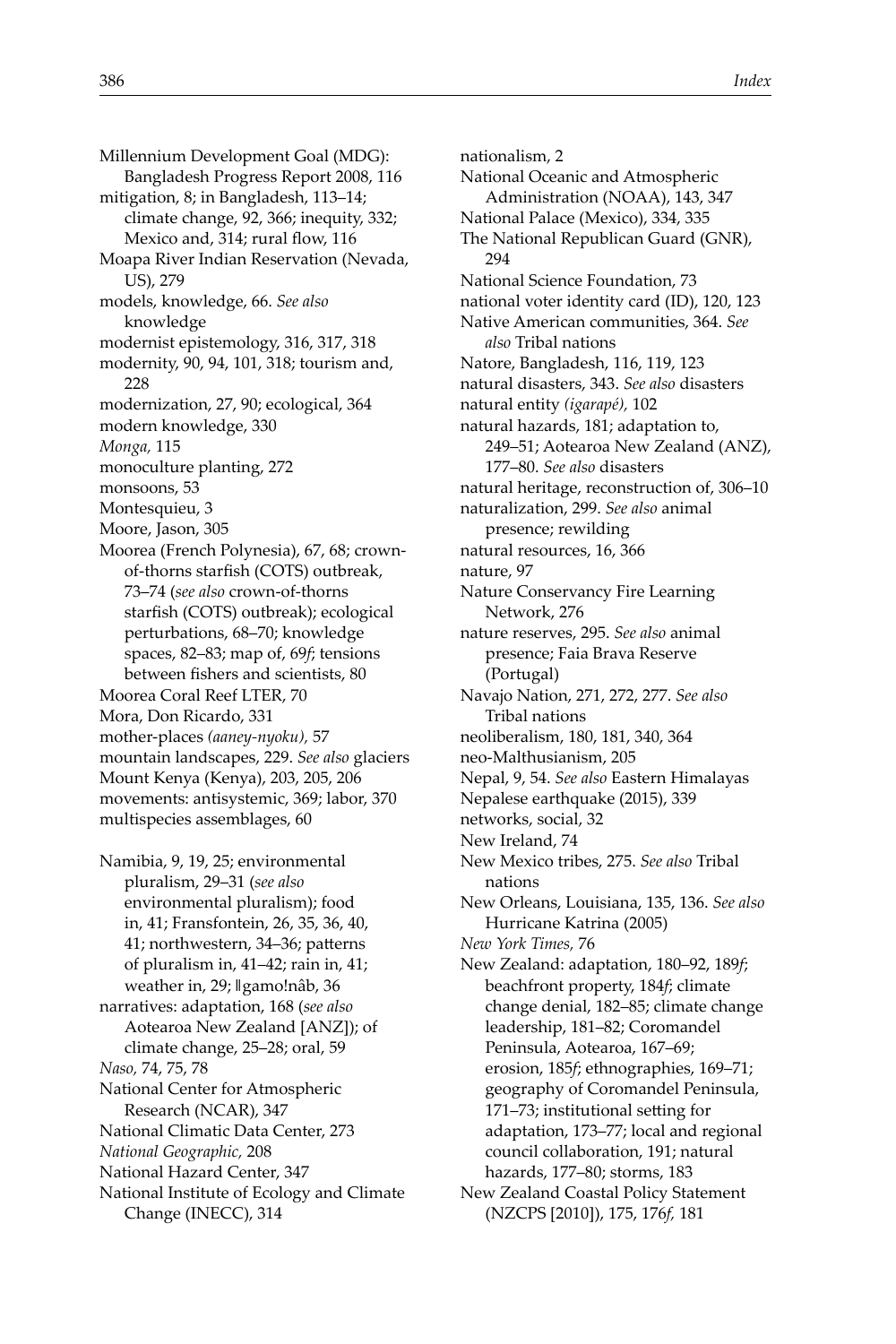New Zealand First, 175 New Zealand National Party, 174 New Zealand Transport Agency (NZTA), 186 Njega of Ndia, Chief, 206 nongovernmental organizations (NGOs), 72, 73, 74, 77, 92, 300, 365, 366 Norgaard, Kari, 7 North American Free Trade Agreement (NAFTA), 321, 322 Northern California Indian Development Council, 276 Norway, 11–13 Nuttall, Mark, 7, 8 Nyishi, 51, 57 Oakland, California, 99 Oaxaca, Mexico, 313–14; anthropogenic climate change and, 319–20; consultation and, 326–28; development and inequity, 328–32; green development and, 322–26; green economy and, 332–34; social theory of governance and, 314–19; before turbines, 320–22 occupationscapes, 224, 225, 229. *See also* ski resorts Oceania, 66 ocean temperatures, 77, 79 Ogaden War (Somalia), 208, 211 oil: exports, 12; platforms (Norway), 13. *See also* fossil fuel, revolution of One-Way Analysis of Variance, 143 oral narratives, 59 Orlove, Ben, 7, 8 Oromiya Zone (Ethiopia), 216, 217 outbreaks, fire, 293 outcomes of behaviors, 157*f* Ovaherero people (Namibia), 40 overheating, impact of, 363 *Overheating: An Anthropology of Accelerated Change* (Eriksen), 340 Pacific islands, 66 Pacific Ocean populations, 173 Paiute, 273, 274, 279. *See also* Tribal nations Palauan fishers, 65 Panama Beach, Florida, 135, 137 pandemics, 17

Pankhurst, Atula, 213

Paris Agreement at Conference of the Parties 21 (COP21), 365

parrotfish, 74 pastoralists, 39, 207–13 path dependence, 13 patronage networks, 210 Pauli, Julia, 35 Pentecostal churches, 38. *See also* religion Peralta, Don Ricardo, 330 Perceived Behavioral Control, 160 permafrost, 232–38. *See also* glaciers permanent residency (Bangladesh), 119–22 pesticide, 73 petroleum industries, 271 Philippines, 65 photographic safaris, 309 physical planes, altercations to, 344, 345 pine nut populations, 272 Pitztal glacier ski resort, 224*f,* 225, 226, 238; employment in, 226–28; snowmaking, 237 place, attachment to, 144–48, 345 Pleistocene rewilding, 297, 298. *See also* rewilding *The Poetics of Space* (Bachelard), 50 policy of villagization (Ethiopia), 215 political movements, 1 political solutions to climate change, 1 pollution, 7, 345 Polynesia, 25, 26; ecological perturbations in, 65–68; Moorea (French Polynesia), 67 (*see also* Moorea [French Polynesia]) populations, 90; animal, 272; animal presence, 293 (*see also* animal presence); Bangladesh, 113 (*see also* Bangladesh); Colorado disasters, 349, 350; emergence of human, 314, 315; Georgia (United States), 141*f*; global, 15; growth, 4; inequity among, 320; movements, 340 (*see also* migration); Pacific Ocean, 173; pine nut, 272; postlogging effects, 272; pre-Columbian, 315, 316 Portugal, 11–13, 368; anthropology and rewilding, 304–6; dogs in, 295; Faia Brava Reserve, 292 (*see also* Faia Brava Reserve [Portugal]); Figueira de Castelo Rodrigo, 293; renaturalization, 302, 306; Rewilding Europe network in, 303; Serra da Estrela Natural Park, 294 postdisaster solidarity, 263 postlogging effects, 272

poverty, as reason for migration, 117, 125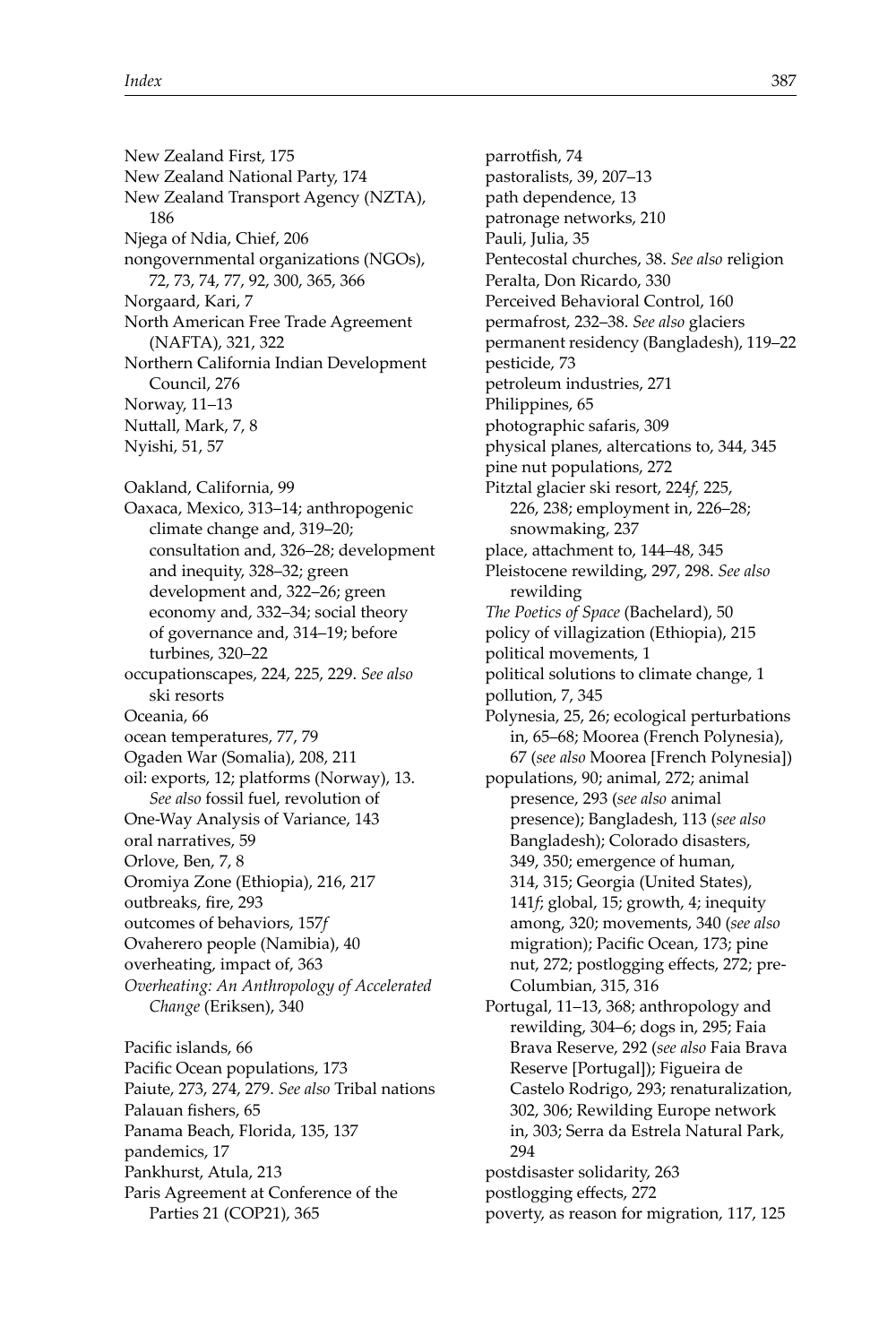pre-Columbian populations, 315, 316 predators, reintroduction of, 299, 304, 307, 308, 309. *See also* wolves Prescribed Fire Training Exchange (TREX), 277 Principal Components Analysis (PCA), 143, 154 Private Protected Area (Portugal), 292 products of knowledge practices, 82 progress, climate change and, 2 protection, flood, 261-64. See also flooding; insurance protests, 187*f* public understanding of science (PUS), 32 purification, 97, 98 Pyramid Lake Paiute Tribe, 274 Qualtrics Panels, 140 Quiroste Valley Cultural Preserve, 277 racialization of Indigenous communities, 322 racism, 67 racist exclusion, 1 *rahui* organizations, 80, 81 rain, 37, 41, 98. See also flooding; weather Rajshahi, Bangladesh, 116, 117, 119, 121, 123 Ramos, Don Oscar, 328, 329 rapid disturbances, 78 Rayner, Steve, 7 REDD (Reducing Emissions from Deforestation and Forest Degradation), 11, 12, 280, 365 Reef Check Polynésie, 72 Refugee and Migratory Movements Research Unit (RMMRU), 115 refugees, 50; climate, 208 (*see also* Somalia); United Nations High Commission for Refugees, 209 *Le regard éloigné* (Lévi-Strauss), 5 regions, 18 reintroduction of predators, 299, 304, 307, 308, 309 reliability, snow, 231, 234–38 religion: Christianity, 38–39; role of, 41, 42 renaturalization, 298, 302; in Portugal, 306; support of, 307. *See also* animal presence; rewilding renewable energy, 322 repairs, economy of, 258–61. *See also* flooding

repopulation programs, 293 Republic of Somaliland, 212 research, climate change, 366 resettlement, 213-19, 342 residency (Bangladesh), 119–22 resilience, 8, 18 resource management, 10, 204 Resource Management Act 1991 (RMA), 175, 177 Resource Management (Energy and Climate Change) Amendment Act (2004), 181 responses, migration, 138 restoration, rewilding, 292. *See also* Faia Brava Reserve (Portugal) retrofitting buildings, 364 returns on investments in energy (EROI), 4 revitalization movements, 331 rewilding, 230, 296; anthropology and, 304–6; concept of, 297–99; strategies, 302–3 Rewilding Europe network, 292, 296–97, 300–302; in Portugal, 303; rewilding strategies, 302–3 rights, Māori, 193 risks, 8; adaptation to, 249–51 (*see also* adaptation); flood inundation zones, 254; food sovereignty, 273; inundation zones, 264; society, 319, 320 Rivera, Diego, 334, 335*f* river erosion, 121 rivers, living close to, 254. See also flooding RMA Regional Policy Statements (RPS), 176 *Road to Survival* (Vogt), 15 rock falls, 234 Rocky Mountains (United States), 351. *See also* Boulder, Colorado Roman empire, 4 Rosa, Hartmut, 3 Routledge, W. Scoresby, 203, 204 Royal HaskoningDHV, 186 Ruedas, Antonio, 332 rural exodus in Europe, 304 rural-to-urban migration, 116 SADC (Southern African Development Community), 40

safe havens, 57 safety of ski resorts, 233 Sahelian nomads, 9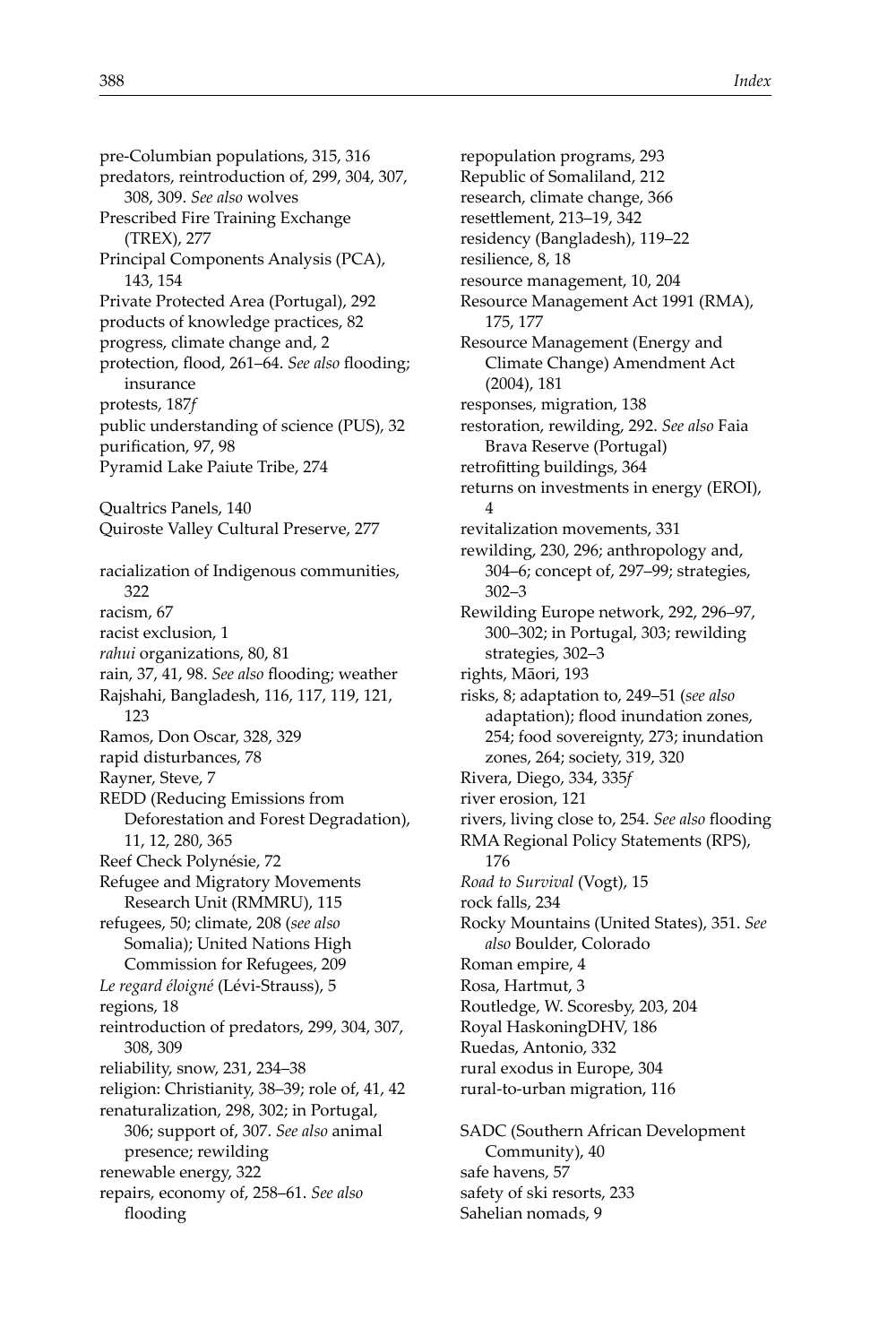Samoa, 74 Sanchez, Don Eugenio, 324, 325 Sanchez, Kathy, 275 sand dune mobility, 272 sanitation, 27, 93, 95, 122–23. *See also* flooding Santa Ynez Band of Chumash Indians, 279. *See also* Tribal nations São Joaquim Channel (Brazil), 100 Savannah, Georgia, 134, 140. *See also* Georgia (United States) Saxony, Germany, 249–51. *See also* Elbe River Valley Schnegg, Michael, 26 Schneider, Dieter, 258 science, claims of, 82 scientific discourses, 39-41 scientific knowledge, 34 sea ice decline, 313 sea levels, 29, 67, 92, 103; adaptation to changes in, 134–35; in Georgia (United States), 132; intentions to move, 153, 154–58, 157*f*; in New Zealand, 172; rise of, 147, 148*f,* 213, 313 seawater, warming, 341. *See also* global warming Secretariat of Energy (SENER [Mexico]), 327 security, food, 273, 281 sedentarization, 95 SEMARNAT (Secretariat of Environment and Natural Resources), 324 septic tanks, 94 sequestration, carbon, 8, 280 Serra da Estrela Natural Park (Portugal), 294 settlements (Bangladesh), 119–22, 125 settler colonization, 270 severe acute respiratory syndrome (SARS), 372 sewage, 27 Sewage Company of Pará, 94 sexism, 67 shanties, 120, 125. *See also* housing shelter, types of, 121. *See also* housing Shishmaref, Alaska, 253 Shoreline Management Plans (SMPs), 186 Siberia, 79 *Silent Spring* (Carson), 15 Singer, Merrill, 7, 8 Sirajganj, Bangladesh, 116, 120, 122 Sisk, Caleen, 278

ski resorts, 365; alpine cryosphere environments, 232–38; glaciers, 223–25 (*see also* glaciers); human-environment interactions, 229–32; maintenance, 233; modernity and, 228; performing identity through snow, 228–29; Pitztal glacier ski resort, 224*f,* 226–28; removing textiles, 236*f*; retreating glaciers, 225; snowmaking, 236, 237 slavery, 40, 132 slow-onset disasters, 344 smog, 7 smoke, 7 snow, 234; All Weather Snowmaker, 231, 238, 365; alpine cryosphere environments, 232–38; performing identity and, 228–29; reliability, 231, 234–38; snowmaking, 236, 237; tourism, 229 (*see also* ski resorts); as white gold, 228 snowmaking, 236, 237 social institutions, relationship to climate and, 3 social life, relationship to climate and, 3 social networks, 32 social norms, 155*f,* 160 social theory, perspectives from, 3–4 social theory of governance and climate change, 314–19 social welfare, 12 Society for Applied Anthropology (SfAA), 8 sociocultural approach, 32 socionatural disasters, 91 soil erosion, 54 solar wind, 278 solidarity, postdisaster, 263 Solomon Islands, 74 Solukhumbu District (Nepal), 54 Somalia, 202, 219; climate refugees, 207–13; food-for-work scheme, 209. *See also* Africa Southeast Asia fires and smog (2015 and 2016), 339 southwestern United States: climate change effects on tribes, 271-73; Four Corners region of, 271; future effects of climate change on, 273–75; population of Indigenous communities, 270, 271; Tribal nations, 269–70 (*see also* Tribal nations). *See also* United States South Wollo Zone (Ethiopia), 217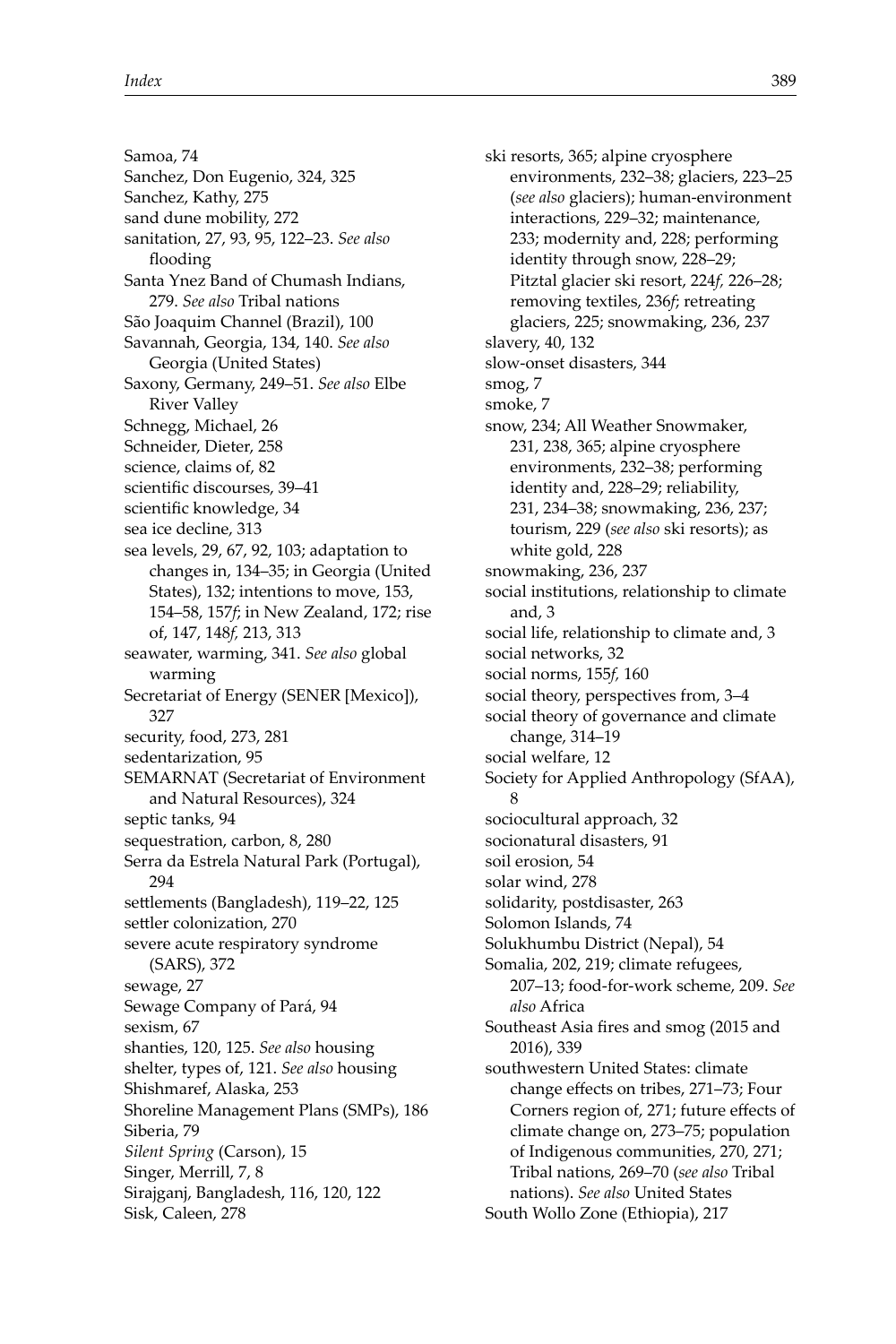Soviet Union, 208 Spanish language, 330 spatiality, 14, 138 spearfishers, 78 Srinivas, M. N., 25 starfish. See crown-of-thorns starfish (COTS) outbreak State Water Resources Control Board (CA-SWRCB), 278 Steffen, Will, 3 Steingraber, Sandra, 213 Stern, Nicholas, 366 Steward, Julian, 6 Stoermer, Eugene, 3 Stoltenberg, Jens, 12 stories, importance of, 59–60 storms, 339; anxiety and, 50; in the Eastern Himalayas, 49–54, 54–56 (*see also* Eastern Himalayas); genealogies of, 56–59; hurricanes, 131, 138; New Zealand, 183. *See also* disasters strategies: adaptation, 201; eco-socialism, 363 (*see* eco-socialism); rewilding, 302–3 study designs, 139–41, 140*f* study methods, 143–44 Sudan, 204, 205, 339 surveys, migration, 142 sustainability, 10, 11 Sustainable Development Goals (SDGs), 126 swine flu, 342 Switzerland, 238 Syria, 339 Tahiti, 69, 75 Tainter, Joseph, 3 Talum village, 56, 57, 60 TAMA (There Are Many Alternatives), 5 taramea. See crown-of-thorns starfish (COTS) outbreak technological disasters, 343. *See also* disasters technonature, 231 Tegg, Dennis, 191 temperament, relationship to climate and, 3 temperatures: Boulder, Colorado, 346–53; effects on southwestern US, 271, 272; global warming and, 137; impact of overheating, 363; increase in carbon dioxide, 313; rising ocean, 77; shifting

weather patterns (Ethiopia), 216; ǁgamo!nâb Namibia, 36, 37 temporality, 14 Tesuque Pueblo (New Mexico, US), 276 Tewa Women United, 275 textiles, removing, 236*f* Thames-Coromandel District Council (TCDC), 168, 176, 177, 183, 187, 187*f,* 188, 192, 193 themes, 18 Theory of Planned Behavior, 154, 160 *This Changes Everything* (Klein), 1 thousand-year floods, 353. See also flooding Thunberg, Greta, 14, 366 tilapia, 101 *Time* magazine, 76 timescales, weather conditions and, 31 TINA (There Is No Alternative), 5 Tohono O'odham Nation, 277. *See also* Tribal nations tourism, 223; adaptation, 230; alpine cryosphere environments, 232–38; definitions of, 230; employment in Pitztal glacier ski resort, 226–28; modernity and, 228; rewilding strategies and, 302; snow, 229 (*see also* ski resorts). *See also* glaciers traditional ecological knowledge (TEK), 26, 27, 275, 276, 367. *See also* knowledge traditional foods of Tribal nations, 281 traditions, 81 Transhumance and Nature Association (ATN), 292 trenches, 102 Tribal nations, 269–70; Choctaw, 353–57; climate change effects on tribes, 271-73; future effects of climate change on, 273–75; indigenuity responses, 275–80; Isle de Jean Charles band of Biloxi-Chitimacha-Choctaw Native Americans, 353–57; population of Indigenous peoples, 270, 271; Pyramid Lake Paiute Tribe, 274; traditional foods of, 271, 274, 281 Trump, Donald, 365 tsunamis, 345. *See also* disasters Tuvalu, 67 2018 Fourth United States National Climate Assessment (NCA), 269 Tybee Island, Georgia, 132. *See also* Georgia (United States)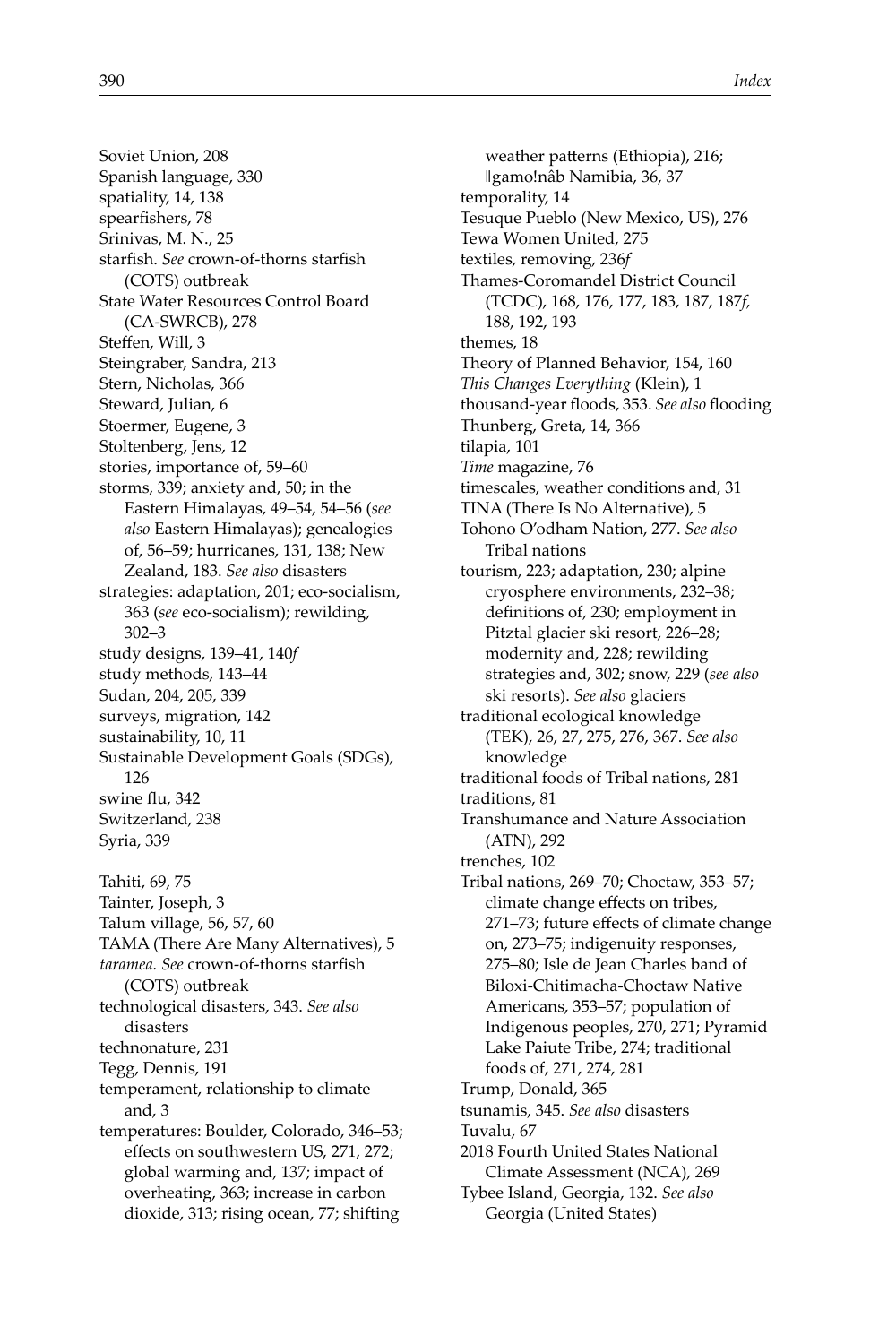Typhoon Haiyan (2013), 339 Typhoon Megi (2016), 339 Una Basin, 27, 90. *See also* Belém, Brazil Una River, 91. *See also* Belém, Brazil Una Watershed Project, 92, 93–95, 98, 100, 103, 367 uncertainty, 8 uncertainty and flooding, 254–58 UN Food and Agriculture Organization (FAO), 214 UN Framework Convention on Climate Change (UNFCCC), 364, 365 United Nations (UN), 11; Clean Development Mechanism, 365; Declaration on the Rights of Indigenous Peoples, 278; Framework Convention on Climate Change (UNFCCC), 322; High Commission for Refugees, 209; Reducing Emissions from Deforestation and Degradation (REDD), 365 United States, 6; budget for climate change, 357; Colorado (*see* Boulder, Colorado); Dust Bowl, 206; Florida, 135, 137 (*see also* Florida [United States]); Georgia, 132 (*see also* Georgia [United States]); North American Free Trade Agreement (NAFTA), 321, 322; slavery, 132; Tribal nations, 269–70, 355 (see also Tribal nations); wildfires, 339 United States Agency for International Development (USAID), 208, 209 upward social mobility, 321 urban migration, 340 urban planning, 103 urban transformations (Belém, Brazil), 90–92 urban vulnerability: access to livelihoods, 118–19; in Bangladesh, 113–14; drinking water access, 122–23; electricity access, 122–23; housing, 119–22; migration and, 116–18; overview of, 114–15; sanitation access, 122–23 US Army Corps of Engineers, flooding, 355. See also flooding US Centers for Disease Control and Prevention US Forest Service, 276

US Geological Survey (USGS), 143

Vietnam, 34 Viliui Sakha, 79 villagization, policy of (Ethiopia), 215 Visconde de Inhaúma Channel (Brazil), 101 Vogt, William, 15 von der Leyen, Ursula, 12 voter identity card (ID), 120, 123 vulnerabilities, 8, 50, 167, 179, 193; access to livelihoods, 118–19; in Africa, 201; of calamities, 341; disasters and, 340, 343; drinking water access, 122–23; electricity access, 122–23; forms of, 114–15; housing, 119–22; migration and, 116–18; sanitation access, 122–23; urban, 113–14 (*see also* Bangladesh) Waikato Regional Council (WRC), 176, 183 Waitangi Tribunal (1975), 174 walls, protests against, 254 water: access to drinking, 122–23; retention basins, 254; storage infrastructure, 270; supplies (Brazil), 91. See also flooding watershed management, 317 The Water Tower of Asia, 51–54 ways of knowing, 29–31; and environmental pluralism, 33–34 (*see also* environmental pluralism); linking, 32–33; weather changes, 36–41. *See also* knowledge weather: climate change (*see* climate change); conditions and timescales, 31; destabilization of, 341; in the Eastern Himalayas, 53; El Niño, 7; extreme, 1; forecasting, 34; local weather patterns, 30; in Namibia, 29; shifting weather patterns, 216; uncontrollability of, 31; ways of knowing, 29–31; ways of knowing weather changes, 36–41 well-being, 13 wells, water, 122 wetlands, draining, 94 White, Leslie, 6, 16 white gold, snow as, 228 white sand, 173 Wildavsky, Aaron, 102 wildfires, 339 Wilhite, Hal, 8

varimax rotation, 143 Vetlesen, Arne Johan, 16